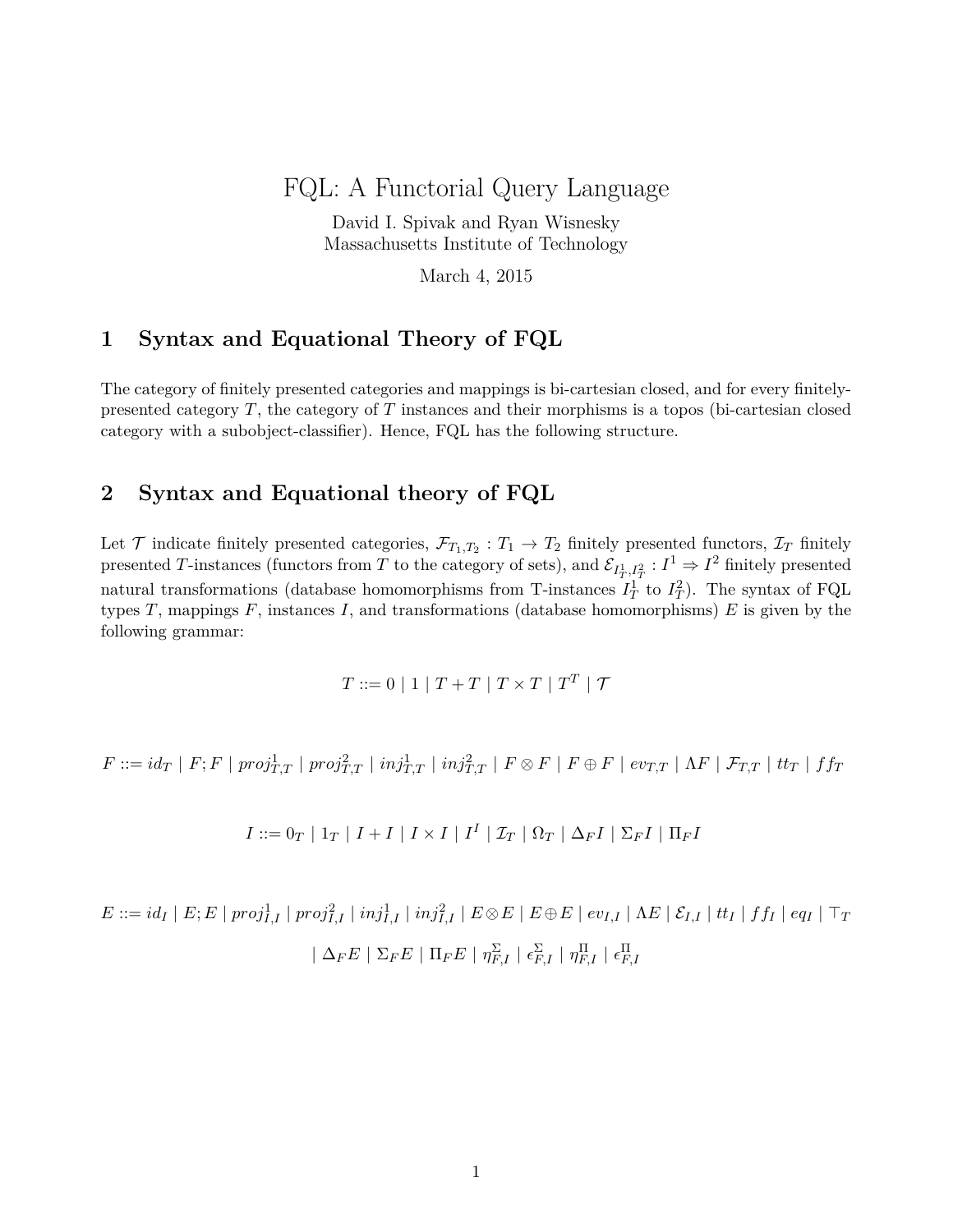### **2.1 Isomorphisms of schemas and instances**

The following isomorphisms (omit isomorphisms for data migrations ∆*,* Σ*,* Π and sub-object classifier  $\Omega)$  can always be constructed with the appropriate terms:

$$
T_1 \times (T_2 \times T_3) \cong (T_1 \times T_2) \times T_3 \qquad T_1 \times T_2 \cong T_2 \times T_1 \qquad T \times 1 \cong 1 \qquad 1^T \cong 1 \qquad T^1 \cong T
$$
  

$$
(T_1 \times T_2)^{T_3} \cong T_1^{T_3} \times T_2^{T_3} \qquad (T_1^{T_2})^{T_3} \cong T_1^{T_2 \times T_3} \qquad T_1 + (T_2 + T_3) \cong (T_1 + T_2) + T_3
$$
  

$$
T_1 + T_2 \cong T_2 + T_1 \qquad T \times 0 \cong 0 \qquad T + 0 \cong T \qquad T^0 \cong 1 \qquad T_1 \times (T_2 + T_3) \cong (T_1 \times T_2) + (T_1 \times T_3)
$$
  

$$
T_1^{T_2 + T_3} \cong T_1^{T_2} \times T_1^{T_3}
$$

# **2.2 Mappings**

$$
\frac{F: T_1 \rightarrow T}{i d_T: T \rightarrow T} \qquad \frac{F: T_1 \rightarrow T_2 \qquad G: T_2 \rightarrow T_3}{F; G: T_1 \rightarrow T_3} \qquad \frac{F: T_1 \rightarrow T_2 \qquad G: T_1 \rightarrow T_3}{F \otimes G: T_1 \rightarrow T_2 \times T_3} \qquad \frac{F: T_1 \rightarrow T_3}{f f r: 0 \rightarrow T}
$$
\n
$$
\frac{F: T_1 \rightarrow T_2 \qquad G: T_1 \rightarrow T_3}{\overline{m j_{T_1, T_2}^1: T_1 \rightarrow T_1 + T_2}} \qquad \frac{F: T_1 \rightarrow T_2 \qquad G: T_1 \rightarrow T_3}{\overline{m j_{T_1, T_2}^2: T_1 \rightarrow T_1 + T_2}} \qquad \frac{F: T_2 \rightarrow T_1 \qquad G: T_3 \rightarrow T_1}{F \oplus G: T_2 + T_3 \rightarrow T_1}
$$
\n
$$
\frac{F: T_1 \times T_2 \rightarrow T_3}{\overline{ev_{T_1, T_2}: T_1^T \times T_2 \rightarrow T_1}} \qquad \frac{F: T_1 \times T_2 \rightarrow T_3}{\Lambda F: T_1 \rightarrow T_3^T} \qquad \frac{F: T_1 \times T_2 \rightarrow T_3}{F_{T_1, T_2}: T_1 \rightarrow T_2}
$$
\n
$$
id; f = f \qquad f; id = f \qquad f; (g; h) = (f; g); h \qquad \text{A}ev = id \qquad \text{A}f \otimes a \; ; \; ev = id \otimes a; f
$$
\n
$$
f \otimes g; proj^1 = f \qquad f \otimes g; proj^2 = g \qquad f; proj^1 \otimes f; proj^2 = f \qquad \frac{f: T \rightarrow 1}{f = tt} \qquad \frac{f: 0 \rightarrow T}{f = ff}
$$
\n
$$
inj^1; f \oplus inj^2; f \oplus g = g \qquad inj^1; f \oplus inj^2; f = f
$$